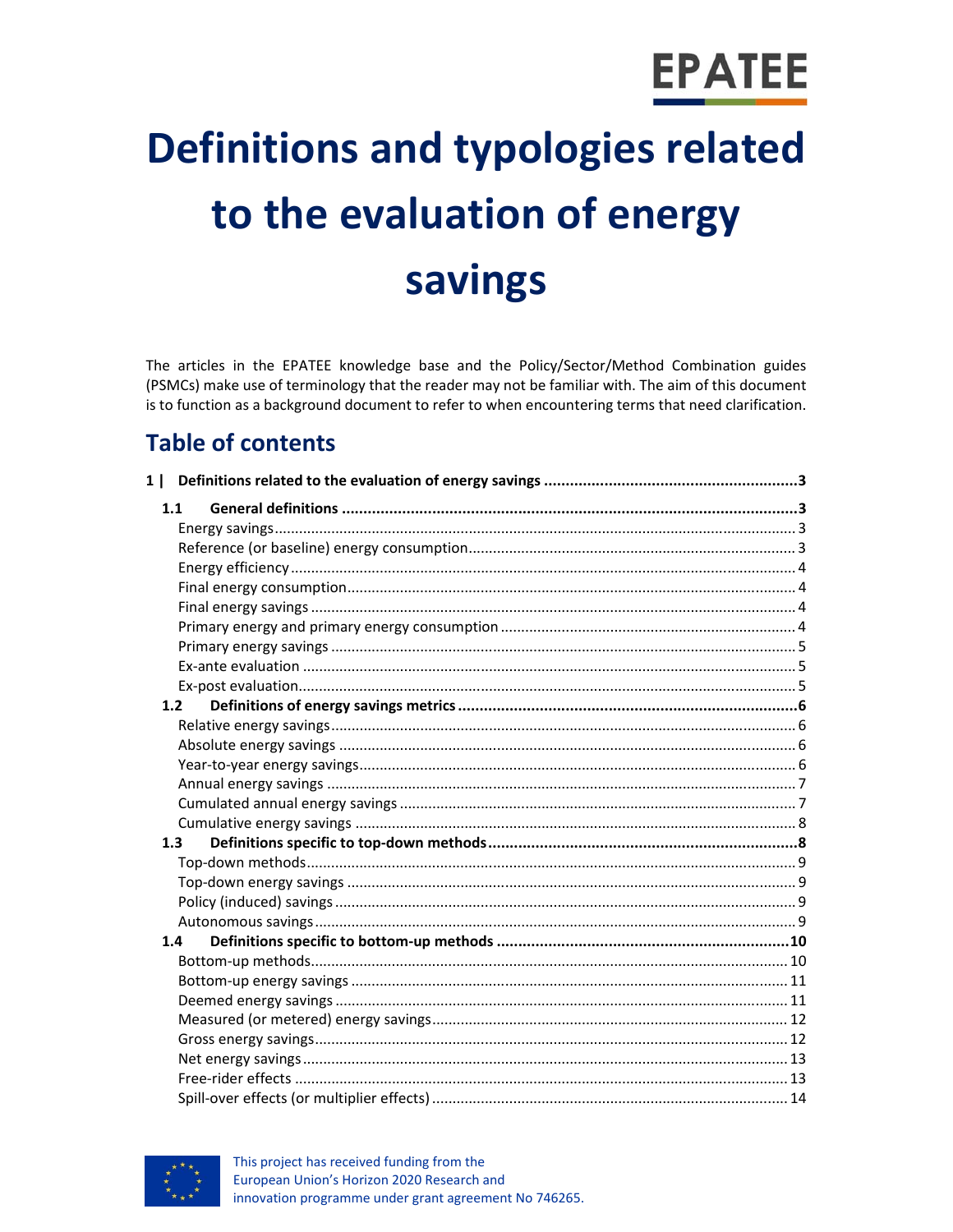# **EPATEE**

| 2   |  |
|-----|--|
|     |  |
|     |  |
|     |  |
|     |  |
| 3 I |  |
|     |  |

## **Index**

# to be added #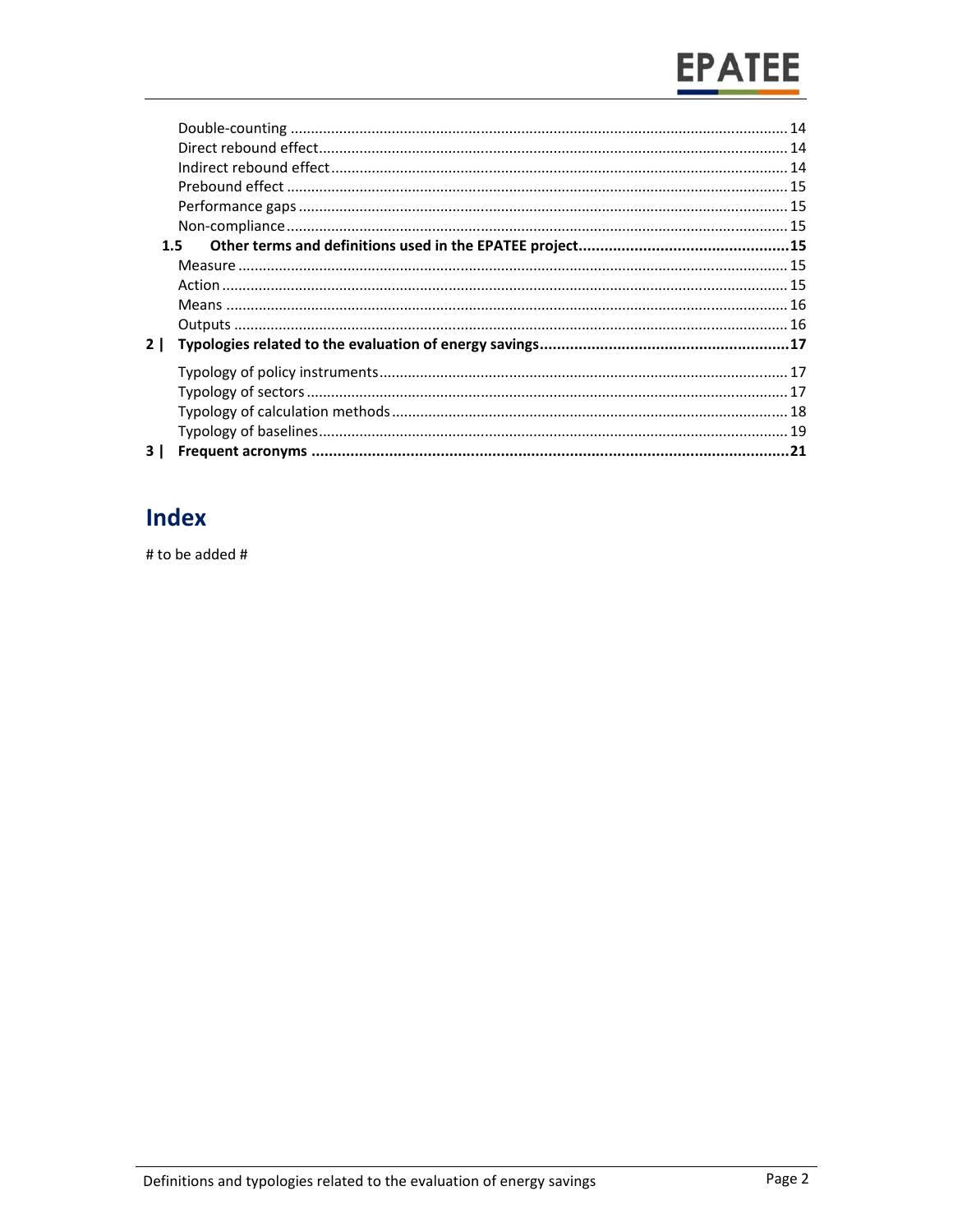## **1 | Definitions related to the evaluation of energy savings**

## **1.1 General definitions**

#### **Energy savings**

Energy savings are about avoided energy consumption. Energy savings are determined as the difference between the energy consumption of a reference situation (or baseline) and the actual energy consumption, taking into account factors to make both situations comparable. The actual energy consumption is usually the energy consumption after implementing energy saving action(s).

#### *Notes on the definition:*

The calculated energy savings depend on the choice of the reference situation or baseline. Energy savings from the same action can be calculated using different baselines, depending on the evaluation objectives. For more details, see below for the definition of reference (or baseline) energy consumption, and the typology of baselines as used in the EPATEE project.

Examples of factors that need to be taken into account to make the reference (or baseline) energy consumption and the actual energy consumption comparable are weather conditions, occupancy, production, etc.

The definition of energy savings also means that it is possible that energy consumption has increased while energy has been saved. For example if 10% has been saved per unit of production of a certain product, but at the same time the production has grown by 20%.

Energy savings are the result of energy saving actions, which can be technical (e.g., insulation or a more efficient electric motor), organisational (e.g., implementing an energy management system) or behavioural (e.g., not heating unused rooms or driving more slowly by car).

#### **Reference (or baseline) energy consumption**

When calculating energy savings, the actual energy consumption is compared to the energy consumption that would have taken place in the absence of energy saving actions. The latter energy use is called the reference (or baseline) energy consumption.

#### *Notes on the definition:*

The reference (or baseline) energy consumption can be defined in different ways, depending on the evaluation objectives and evaluation method used (for more details, see the typology of baselines used in the EPATEE project below).

It is important to be aware of the reference (or baseline) used when calculating the energy savings, as it can have a strong influence on the result of energy savings.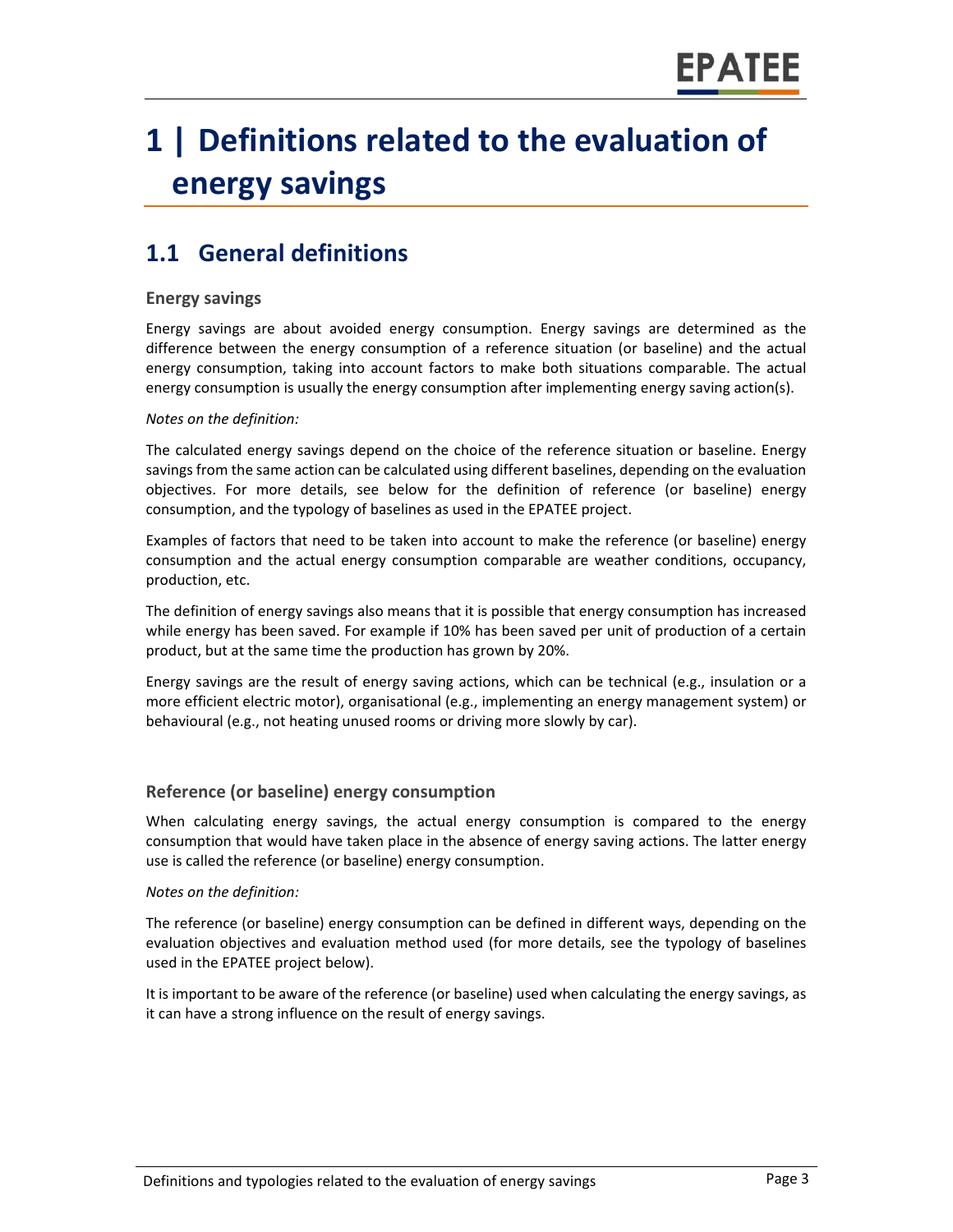#### **Energy efficiency**

Energy efficiency is the ratio between the output (performance, activity, service, goods, etc.) and the input of an energy using system.

Examples: the amount of light generated by a lamp per unit of electricity input, the amount of heat in hot water from a boiler per unit of gas used.

#### *Notes on the definition:*

Energy efficiency and energy savings are sometimes used interchangeably in publications. Improving energy efficiency is indeed a major way to obtain energy savings. However, other ways can also lead to energy savings. For example, not heating unused rooms does not improve energy efficiency, but it does result in energy savings.

Energy efficiency is related to the choice of an energy efficiency indicator, and more particularly to the choice of the output (e.g. indicator of activity) that will be monitored. This choice depends on the objective of the energy efficiency action or policy measure. For cars for example one may choose vehicle kilometres a as a measure of activity, or person kilometres. If the development of the number of people in a car changes, the two definitions will result in different outcomes for the energy efficiency.

Energy efficiency translates into energy savings depending on the amount of output, performance or activity. Therefore, a more efficient boiler in a large building saves more energy than a boiler with the same efficiency in a smaller dwelling.

In this approach the term energy efficiency depicts relative savings and the term energy savings depicts the absolute amount of energy saved, expressed in an energy unit e.g. GJ or toe.

#### **Final energy consumption**

Final energy consumption is consumption of energy carriers as delivered to final consumers (households, industry, services, agriculture).

Examples: natural gas, electricity, heating oil, heat supplied by district heating, fuels for vehicles.

#### **Final energy savings**

Final energy savings are energy savings calculated taking into account final energy consumption.

Examples: Installing a more efficient boiler using gas will save on the final consumption of natural gas. Installing LED for lighting will save on the consumption of electricity. If these savings are defined in the same unit, e.g. GJ, they can be summed up to total final energy savings.

#### **Primary energy and primary energy consumption**

Primary energy is the quantity or content of energy before any conversion has taken place. The Energy Efficiency Directive (article 2(2)) then defines 'primary energy consumption' as "*gross inland consumption, excluding non‐energy uses*".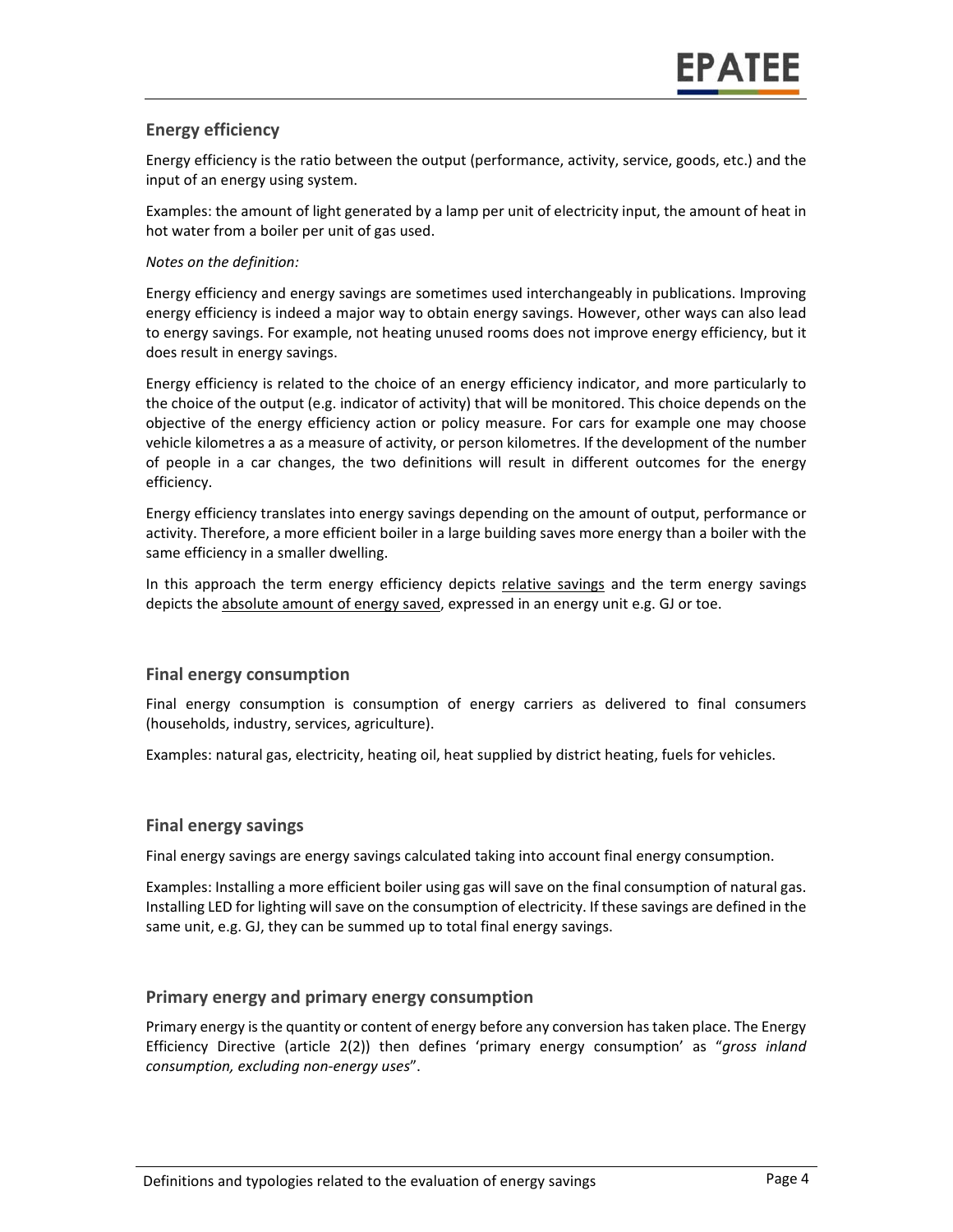Examples of primary energy: energy content of a ton of coal from the mine, energy content of a ton of imported crude oil or uranium.

#### *Notes on the definition:*

Primary energy consumption is an indicator commonly used in national energy balances. It can be used to monitor the consumption of energy resources.

Primary energy can be converted to final energy (i.e. energy delivered to the final consumers) by taking into account the different energy losses due to conversions, transport and distribution of energy. Especially for electricity considerable losses occur in power stations (typically 30 to 70% of the input), and then further losses occur along the transport and distribution networks.

#### **Primary energy savings**

Primary energy savings are energy savings calculated taking into account primary energy consumption.

#### *Notes on the definition:*

Saving one unit of final electricity consumption can lead to much more savings on primary energy consumption. Saved (final consumption of) electricity can be expressed in primary energy saved by multiplying the amount of saved electricity by a factor accounting for the energy losses in electricity generation, transport and distribution (currently in the order of 2 to 2.5).

#### **Ex‐ante evaluation**

An **ex‐ante evaluation** is an evaluation that is done before the policy measure is implemented (or revised).

#### *Note on the definition:*

By definition, an ex-ante evaluation cannot include data about the actual number of actions implemented, or other measured, metered or surveyed data about what occurred after the implementation of the actions.

#### **Ex‐post evaluation**

An **ex‐post evaluation** is an evaluation that is done after the policy measure has been implemented.

#### *Notes on the definition:*

An ex‐post evaluation may make use of various data sources, and not only of data collected along or after the policy implementation. An ex-post evaluation may for example also use data that were available before the policy measure started (e.g. from previous studies) or that are not specific to the policy measure (e.g. manufacturers' data, national statistics).

The minimum condition used in the EPATEE project to qualify an evaluation as "ex‐post" is that the evaluation should take into account data about the number of actions actually implemented, either from the monitoring of the policy measure or collected specifically for the evaluation.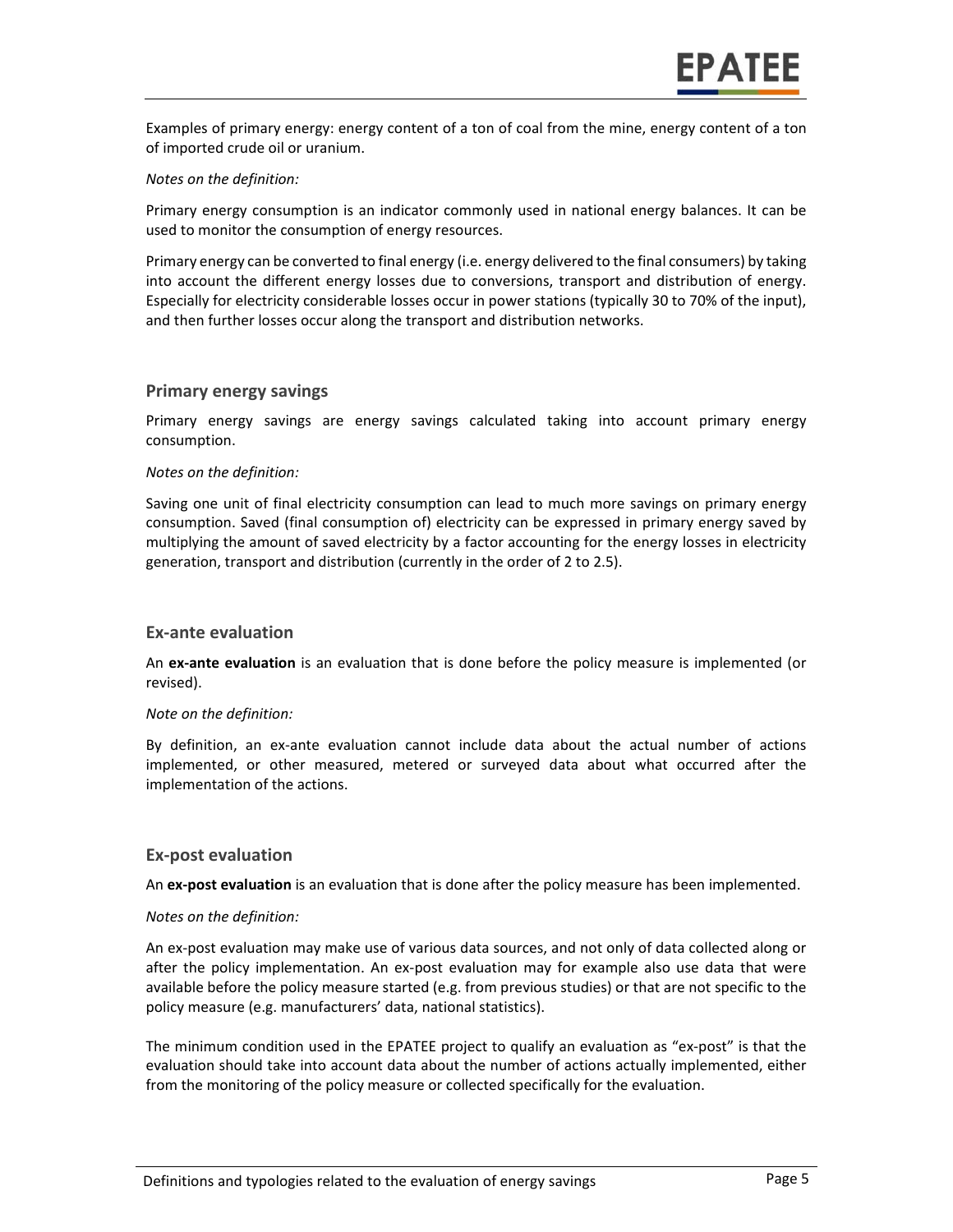Speaking of ex‐ante and ex‐post evaluation is an easy way to distinguish evaluations according to their timing in the policy cycle. At the opposite, it could be confusing to speak of ex‐ante or ex‐post energy savings. For example, how should energy savings be called that are evaluated based on the actual number of actions implemented (as monitored along the policy) multiplied by standardised energy savings ratios per action type defined as deemed savings? In this case, the number of actions would be ex-post, but the energy savings ratios would be ex-ante... A distinction between "data specific to the actions implemented" and "data taken from other studies or references" can be more explicit.

Likewise, we recommend to speak of "expected energy savings" when they were clearly assessed before the policy was implemented (e.g., for an impact assessment), and of "reported energy savings" when the energy savings are the results reported about the policy implementation, or "achieved energy savings" when the energy savings were evaluated mostly based on data collected after the actions were implemented.

### **1.2 Definitions of energy savings metrics**

#### **Relative energy savings**

Relative energy savings are energy savings expressed either as a percentage compared to the baseline energy consumption, or as a ratio of energy quantity to an indicator (e.g.,  $kWh/m^2$ .year; litre of fuel/km).

#### **Absolute energy savings**

Absolute energy savings are energy savings expressed in an energy unit (e.g., GJ; toe; MWh).

#### **Year‐to‐year energy savings**

Year-to-year savings are energy savings calculated by comparing the energy consumption in a given year with the energy consumption in the previous year, taking into account factors to make both energy consumption comparable.

Year-to-year energy savings can either be absolute energy savings expressed in energy unit per year (e.g., PJ/year; Mtoe/year; GWh/year), or relative energy savings expressed in percentage compared to the previous year.

#### *Note on the definition:*

When calculating year-to-year energy savings, the energy consumption in the previous year represents the reference (or baseline) energy consumption.

This metric is usually used when calculating energy savings with a top‐down method (see definition below), and particularly methods based on energy consumption indicators or diffusion indicators (see typology of calculation methods). Because of statistical fluctuations in top down data sources that often cannot be completely explained and corrected, energy saving evaluations based on one or a few years are not very reliable.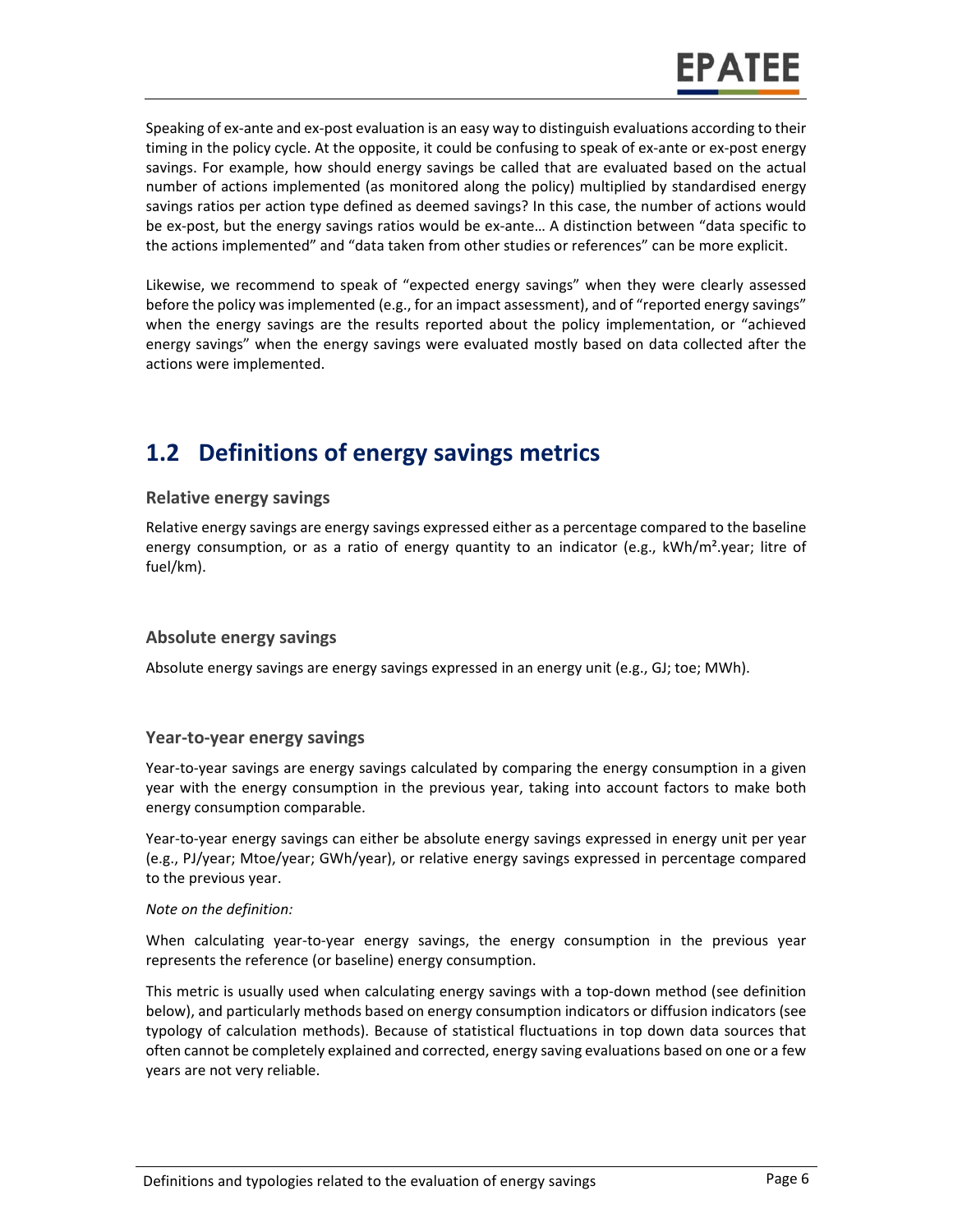#### **Annual energy savings**

Annual energy savings are energy savings calculated for a period equivalent to one year, or achieved in a given year.

Annual energy savings can either be absolute energy savings expressed in energy unit per year (e.g., PJ/year; Mtoe/year; GWh/year), or relative energy savings expressed in percentage compared to a reference year.

*Note on the definition:* 

When the energy savings are calculated for the same year as the year after installing or implementing the action, the annual energy savings are sometimes presented as first-year energy savings.

#### **Cumulated annual energy savings**

Cumulated annual energy savings are the sum of annual energy savings achieved in a given year, as the result of actions that can have been installed or implemented in different years.

Cumulated annual energy savings can either be absolute energy savings expressed in energy unit per year (e.g., PJ/year; Mtoe/year; GWh/year) or relative energy savings expressed in percentage compared to a reference year.

*Example 1 (in absolute energy savings):* 



Figure 1. Illustration for cumulated annual energy savings.

In the example shown in Figure 1, the cumulated annual energy savings (area within the frame in red) correspond to absolute energy savings achieved in year 2017 and resulting from actions installed or implemented in years 2014, 2015, 2016 and 2017.

#### *Example 2 (in relative energy savings):*

The reference year is taken as the year before the policy measure started (e.g. 2013). Cumulated annual energy savings are then calculated as the percentage of decrease in energy consumption in year 2017 compared to energy consumption in year 2013, after taking into account factors to make energy consumption in 2013 and 2017 comparable.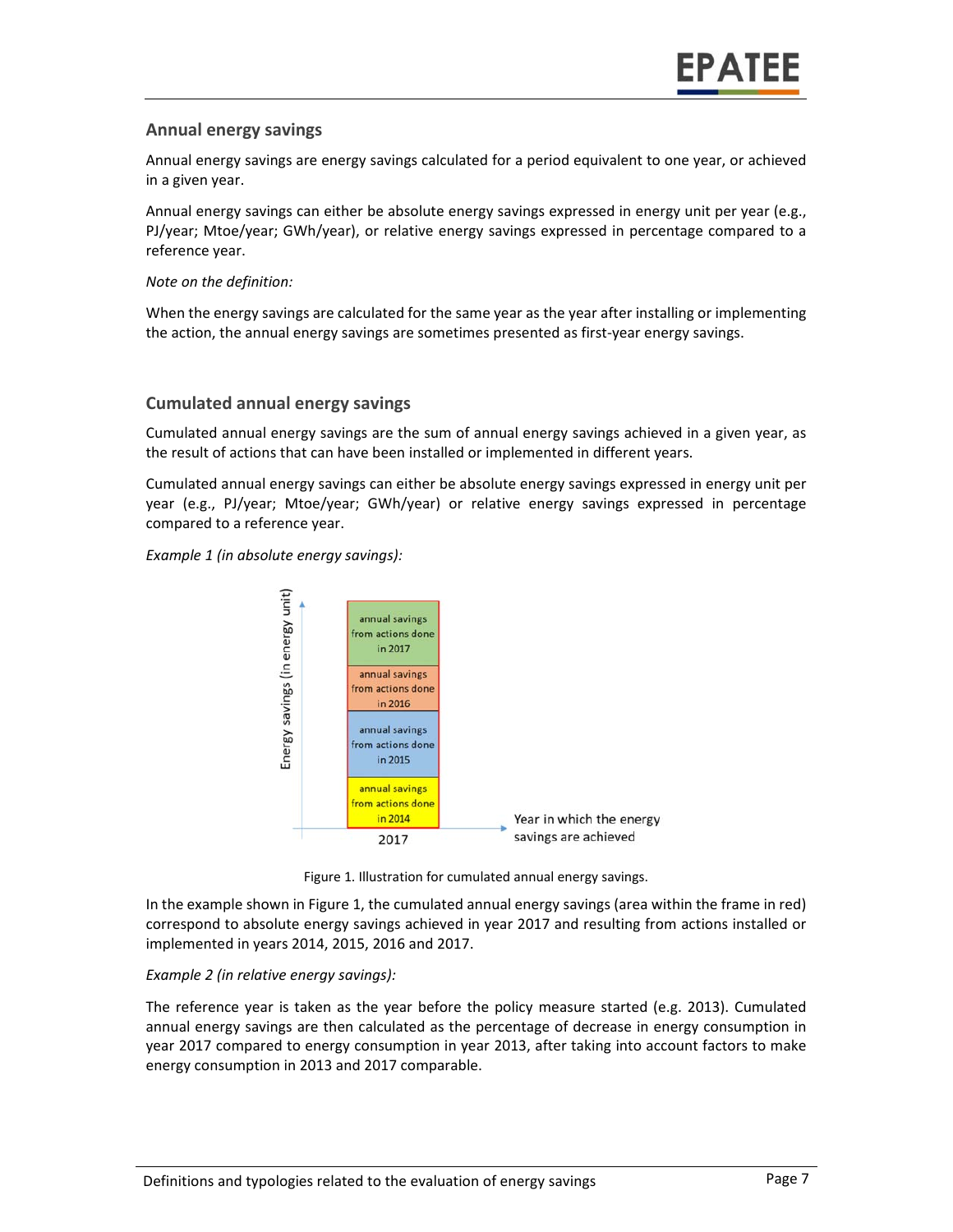#### **Cumulative energy savings**

Cumulative energy savings are the sum of energy savings achieved each year and over a period of several years. These cumulative energy savings include energy savings from the actions installed or implemented over a given period, usually (but not necessarily) the same as the period over which energy savings are summed up.

Cumulative energy savings are energy savings expressed in an energy unit (e.g., PJ; Mtoe; GWh).

*Example:* 





In the example shown in **Error! Reference source not found.**, the cumulative energy savings (area within the frame in red) correspond to energy savings achieved in years 2015 to 2017, and resulting from actions installed or implemented in years 2014, 2015, 2016 and 2017.

This is a simplified representation, as in practice the annual energy savings from actions done e.g. in 2014 are likely smaller in 2014 compared to the next years, as not all actions are installed or implemented at the beginning of the year. For other savings actions, the effect diminishes in time, for example when information campaigns are discontinued.

#### *Cumulative energy savings (as defined in article 7 of the EED)*

In the context of EED article 7, EU Member States need to report the cumulative energy savings over the period 2014‐2020, i.e. the sum of energy savings achieved in years 2014 to 2020 and resulting from actions installed or implemented in years 2014 to 2020.

Under some conditions (see points 2(d) and 3 of EED article 7), Member States can also count energy savings achieved in years 2014 to 2020 and resulting from actions installed or implemented between 31 December 2008 and 31 December 2013 and that continue to have an impact in 2020.

## **1.3 Definitions specific to top‐down methods**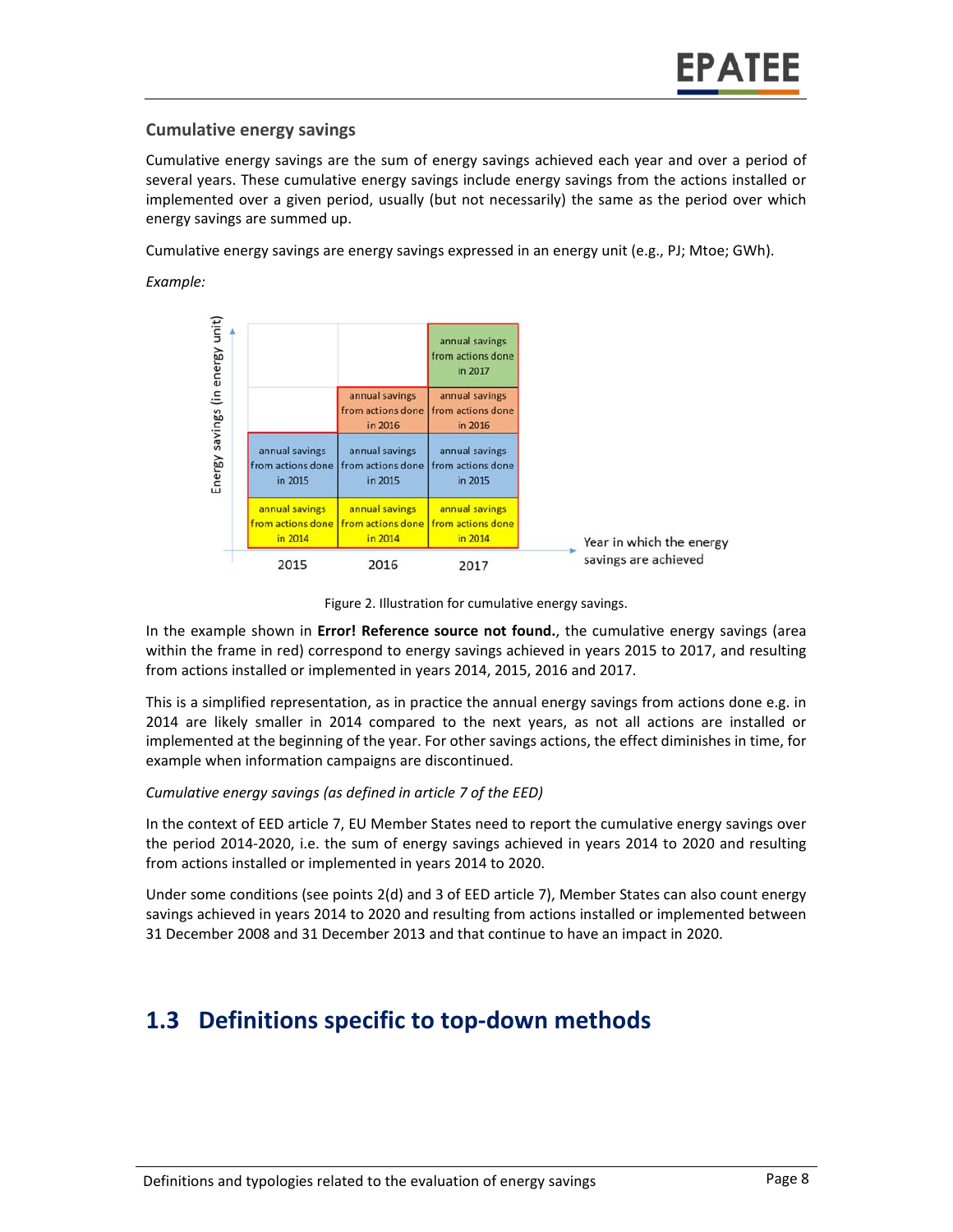#### **Top‐down methods**

Top‐down methods start from aggregated (statistical) data on energy consumption and related physical/economic quantities, that can be further disaggregated to distinguish different effects explaining changes in energy consumption or energy efficiency indicators, including energy savings.

Example: The savings can be determined by comparing the trends in energy consumption and activity of a factory, a subsector (e.g. cement production) or an end use sector. After taking the changes in energy consumption due to the changes in activity into account, the remaining changes in energy consumption show the top‐down energy savings.

#### *Notes on the definition:*

For more details about the different types of top-down methods, see the typology of calculation methods below.

Top‐down methods do not regard specific saving actions by individual energy users (see Bottom‐up savings). The top-down approach leads to energy savings that can include other effects than effects from policy measures, such as structural changes and so called autonomous savings (see Autonomous energy savings). The structural effects regard e.g. changes in the production mix that lead to less energy use, which is not the effect of savings but the effect of a change in the mix of production of different products that each use different amounts of energy per ton of product. At the sector level many structural or activity effects occur, including effects that lead to increased energy use, such as larger dwellings, larger cars and increased application of air‐conditioning.

Examples of top-down methods can be found at:

http://www.evaluate-energy-savings.eu/emeees/en/evaluation\_tools/top-down.php

#### **Top‐down energy savings**

Top‐down energy savings are energy savings calculated using top‐down method(s), i.e. starting from aggregated (statistical) data on energy consumption and related physical/economic quantities.

#### **Policy (induced) savings**

The implementation of saving actions is often stimulated or forced by policy measures, such as insulation standards, appliance labels, subsidies for more efficient boilers or campaigns on energy sound behaviour. The energy savings, attributable to these policy measures, are called policy savings. It should be clear that these savings have actually been induced by the policy measures.

#### **Autonomous savings**

Not all energy savings are the result of energy savings policy measures (see Policy savings). Savings also occur in the absence of policy measures when existing equipment is replaced by new equipment. New equipment available on the market is more efficient in most cases. Another cause for autonomous savings are higher energy prices that make the more efficient equipment the economically sound choice. These savings in the absence of relevant policy measures are called autonomous savings.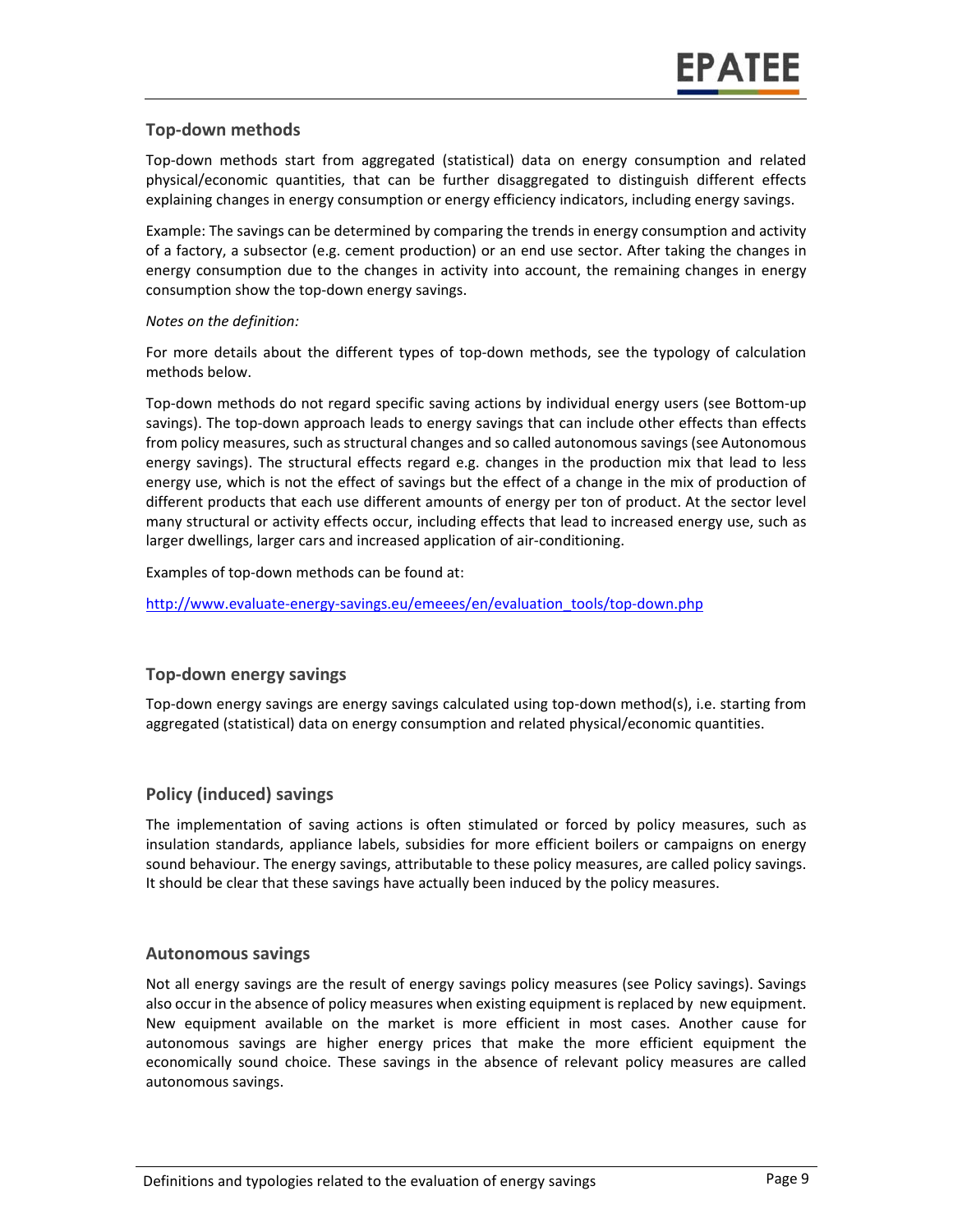### **1.4 Definitions specific to bottom‐up methods**

#### **Bottom‐up methods**

Bottom-up methods start by evaluating energy savings at the level of an energy saving action or project (group of actions), or participant. These unitary energy savings are then summed up over the number of actions, projects or participants to obtain the total energy savings from the policy measure(s) under evaluation.

#### *Notes on the definition:*

For more details about the different types of bottom-up methods, see the typology of calculation methods below.

In general, two main ways can be used to calculate the total energy savings:

Either summing up each unitary energy savings from all the energy saving actions or all the participants, as monitored for the policy measure(s) under evaluation:

Total energy savings for the policy measure(s) = 
$$
\sum_{i=1}^{n}
$$
(unitary energy savings of action<sub>i</sub>)

With:

i: index of each action (or project or participant)

n: total number of actions (or projects or participants)

 Or first calculating the total energy savings for actions assumed to have the same unitary energy savings (by multiplying the unitary energy savings by the number of similar actions), and then summing up the total energy savings for each action type to obtain the total energy savings for the policy measure(s) under evaluation:

Total energy savings for action type  $_i =$ 

[ unitary energy savings for action type  $j \mid \times$  [ number of actions for action type  $j \mid$ 

Total energy savings for the policy measure(s)  $=$ 

 $\sum$ (Total energy savings for the action type $_j)$  $\boldsymbol{m}$  $j=1$ 

With:

j: index of each action type

m: total number of action types considered in the evaluation of the policy measure(s)

Examples of bottom‐up methods can be found at:

http://www.evaluate‐energy‐savings.eu/emeees/en/evaluation\_tools/bottom‐up.php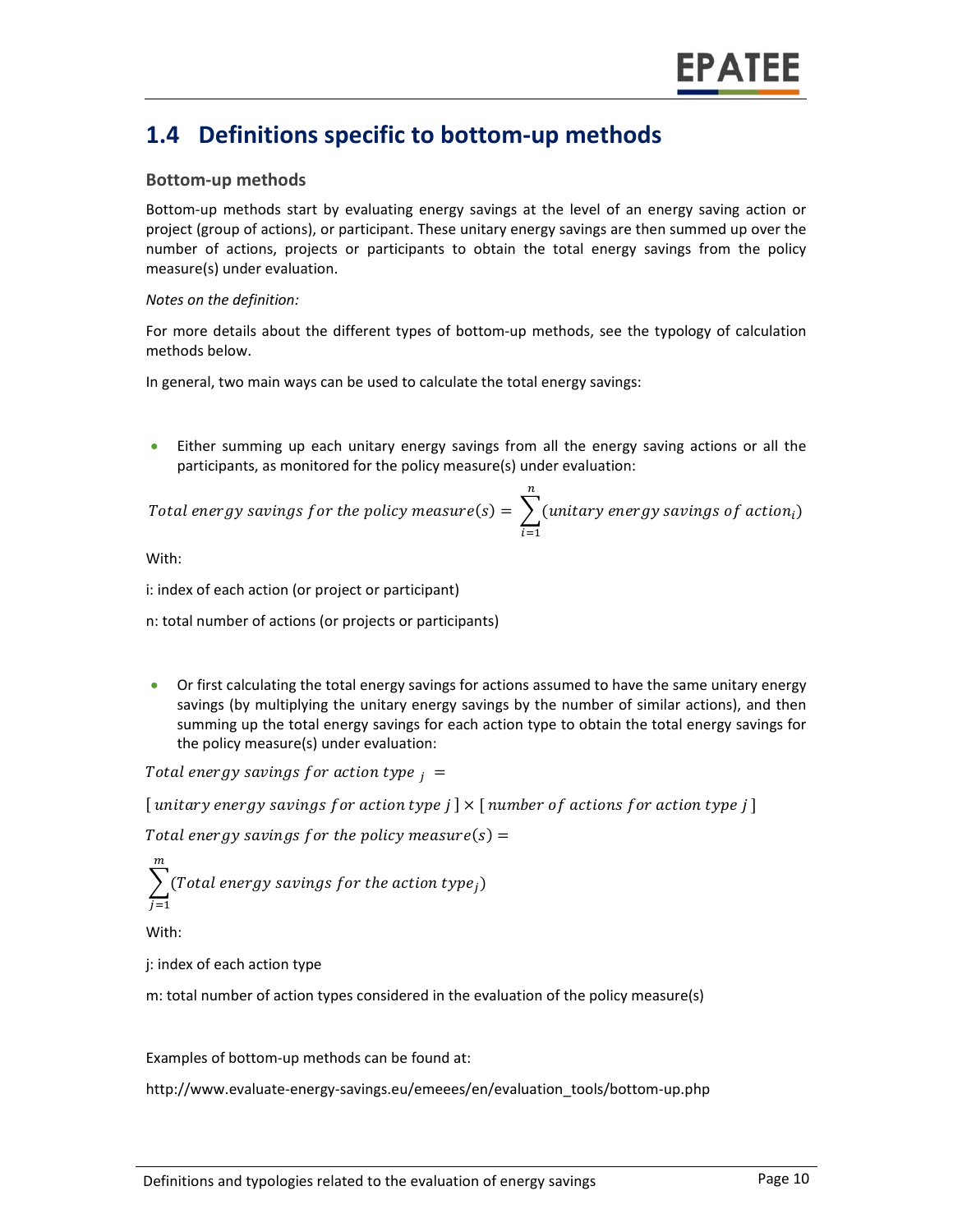#### **Bottom‐up energy savings**

Bottom-up energy savings are energy savings calculated using bottom-up method(s), i.e. by starting to evaluate energy savings at the level of an action, project or participant.

#### **Deemed energy savings**

Deemed energy savings are energy savings that are calculated based on data and assumptions from sources of data and expertise available beforehand (e.g., previous studies, manufacturers' data, national statistics, expert estimates). Deemed energy savings are usually unitary energy savings defined for a given action type.

#### *Notes on the definition:*

Deemed energy savings are usually multiplied by the number of actions for each action type to obtain the total energy savings from the policy measure.

The use of deemed energy savings can only be relevant for well‐defined uniform actions, i.e. when the action type can be clearly specified in order to ensure that the actions counted with the same deemed energy savings are indeed similar (e.g. replacement of a refrigerator with a refrigerator with a given energy class; insulation of walls defined with specific requirements and according to a predefined typology of buildings). The deemed savings concept is not useful for more complex cases, such as actions on a particular industrial process, behavioural savings in households or savings due to an energy tax.

Deemed energy savings are often used in ex-ante evaluations. They can be used in ex-post monitoring and evaluation as well. This is for example the case for most of the Energy Efficiency Obligation (EEO) schemes for which standardised action types have been defined.

In the case of EEO schemes, the large number of actions implemented makes it possible to use the assumption of the Law of Large Numbers: the average energy savings from the actions implemented tend towards the energy savings calculated for an action in average conditions (as commonly used in the calculation of deemed energy savings). In other words, when the number of actions is large enough, the differences from one action to the other compensate. For example, it would not be relevant to use deemed energy savings to estimate the energy savings from insulating one building. But it can be relevant to use deemed energy savings to estimate the energy savings from 100 000 wall insulations meeting the same requirements and done on the same type of buildings.

Deemed energy savings may differ from actual energy savings. For example if insulation for dwellings results in less savings than estimated, because the behaviours of the occupants would differ from the normalised behaviours assumed in the calculation of the deemed savings. When deemed savings are based on earlier comparable cases, they may include factors to take into account differences between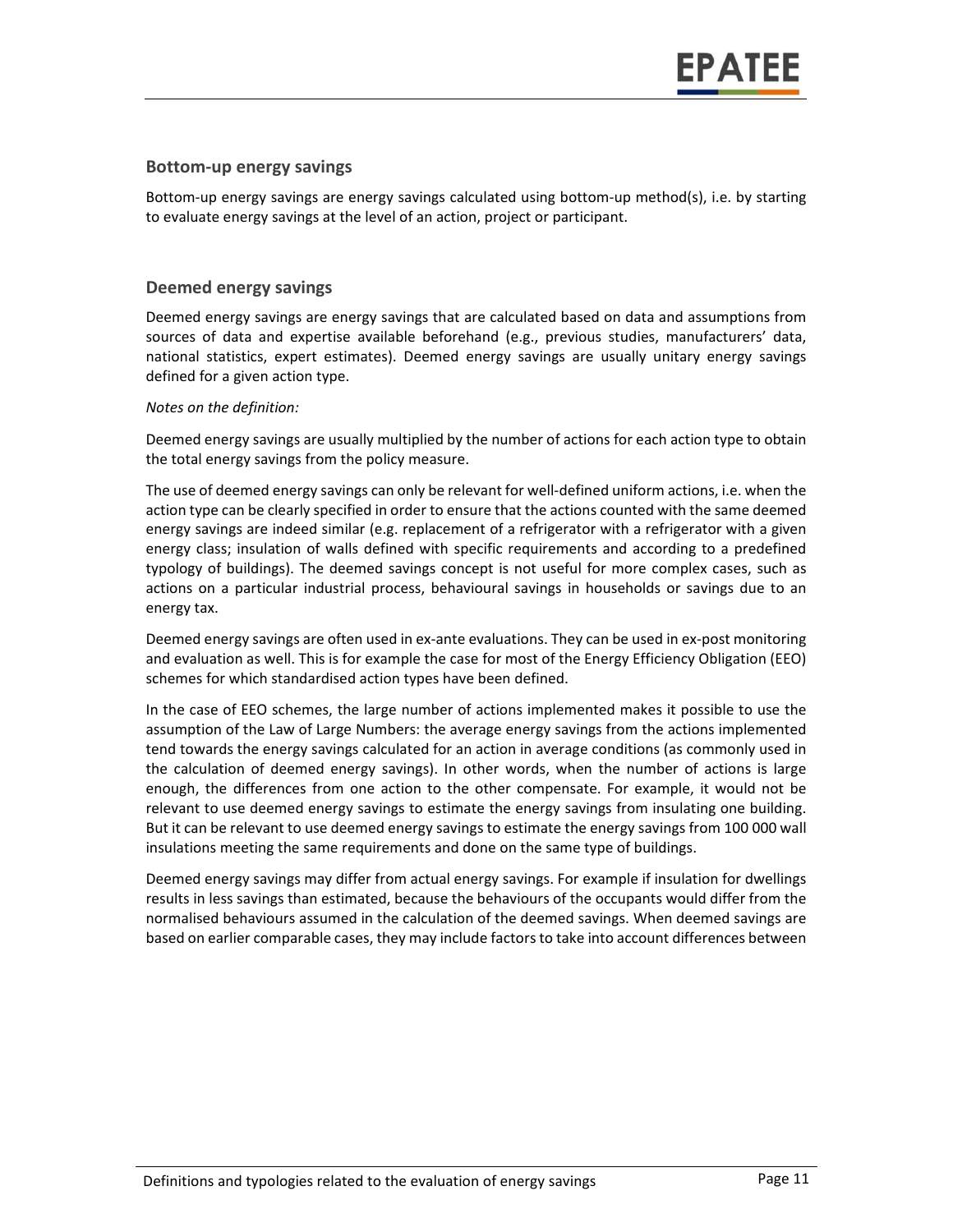standard assumptions and actual conditions. See for example the "in‐use factor" used for the Supplier Obligations in UK (Rosenow, 2017)<sup>1</sup>.

#### **Measured (or metered) energy savings**

Measured (or metered) energy savings are energy savings evaluated based on measured or metered data of energy consumption.

#### *Notes on the definition:*

The measurement or metering can be established at equipment level or at a more aggregated level (e.g., building, site).

Measured savings can include changes in energy consumption that are due to other effects than the direct effects of the energy saving action(s). For example, occupants might raise the thermostat setting (temperature setpoint) in their dwelling after it has been insulated, because a higher indoor temperature became more affordable (rebound effect). This increases the measured consumption after the action, which leads to lower measured energy savings. Depending on the evaluation objectives and data availability, these other effects may be taken into account when calculating the energy savings.

#### **Gross energy savings**

Gross energy savings are energy savings calculated from the point of view of the final consumers. Gross energy savings are the energy savings that occurred among participants of a policy measure, independently of whether they would have acted the same or differently in the absence of the policy. These calculations do not take into account effects related to the causality or attribution of the actions or energy savings to policy measures.

#### *Notes on the definition:*

Usually the baseline energy consumption used when calculating gross energy savings is the energy consumption before the energy saving actions were installed or implemented. When data are not available for each action or participant, the baseline energy consumption can be defined as the average energy consumption in the stock of building or equipment.

The calculation of gross energy savings does take into account factors needed to make reference (or baseline) energy consumption and actual energy consumption comparable. For example, when calculating energy savings from an action on the heating system, the calculations usually take into account possible changes in weather conditions (e.g. changes in the number of Heating Degree Days).

<sup>&</sup>lt;sup>1</sup> Rosenow, J., 2017. Supplier Obligations in Great Britain. Case study prepared by IEECP for the EPATEE project, funded by the European Union's Horizon 2020 programme. https://epatee.eu/sites/default/files/epatee\_case\_study\_uk\_supplier\_obligations\_ok.pdf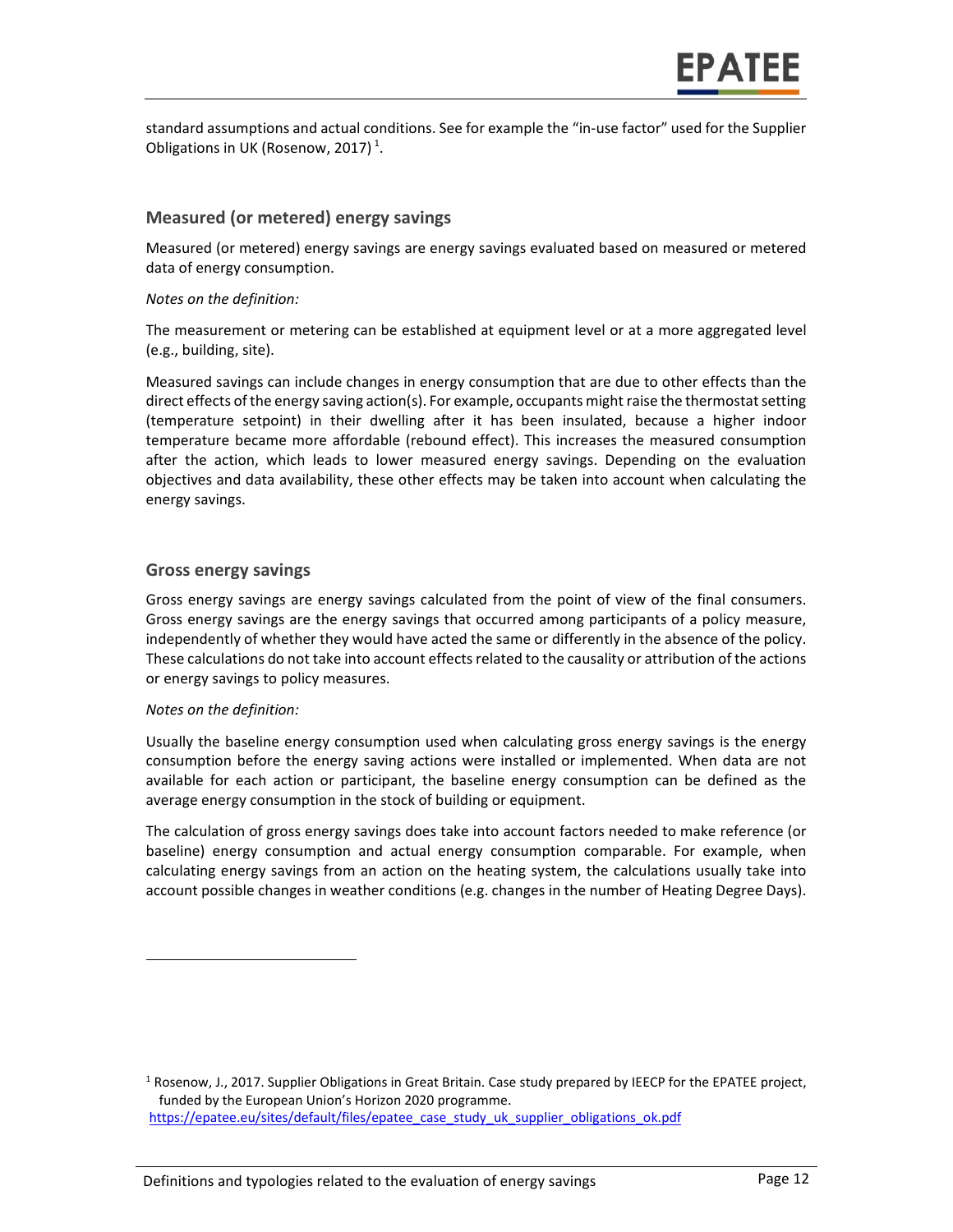Baseline energy consumption and actual energy consumption can thus be normalised to the same weather conditions (e.g. same number of Heating Degree Days).

#### **Net energy savings**

Net energy savings are energy savings evaluated from the point of view of the public authority, policy maker or other stakeholder that provides any type of support or incentive to promote the energy saving actions. The evaluation of net energy savings take into account effects related to the causality or attribution of the actions or energy savings to policy measures.

#### *Notes on the definition:*

For more details about evaluating net energy savings, see (Voswinkel et al. 2018)<sup>2</sup>.

Net energy savings can be determined using two general ways. One is to define or assess a baseline that represents the scenario of "what would have happened" without the policy. The other one is adjusting the gross energy savings by taking into account effects related to causality or attribution, such as free-rider effect, spill-over effect, double counting (see definitions below).

Other effects can be taken into account either in gross or net energy savings, depending on the evaluation objectives: rebound effect (direct and indirect), prebound effect, performance gaps, non‐ compliance (see definitions below).

#### **Free‐rider effects**

A free‐rider is an end‐user who benefitted from the support (energy advice, financial incentives, etc.) provided by the measure, but who would have implemented the energy efficiency action anyway, also in the absence of the measure. This effect results in a lower effect of subsidies than in the case in which only parties that would not have taken action would get subsidy.

#### *Note on the definition:*

Several types of free-rider effects may be distinguished when considering the time when the end-user would have implemented the action in the absence of the policy measure ("deferred free-ridership") and/or the level of energy performance of the action that the end‐user would have implemented in the absence of the policy measure ("partial free-ridership"). For more details, see for example p.66 of (SRCI et al., 2001) $^3$ .

<sup>&</sup>lt;sup>2</sup> Voswinkel, F., Broc, J.S., Breitschopf, B., Schlomann, B., 2018. Evaluating net energy savings. Topical case study of the EPATEE project, funded by the European Union's Horizon 2020 programme.

https://epatee.eu/sites/default/files/epatee\_topical\_case\_study\_evaluating\_net\_energy\_savings.pdf

<sup>3</sup> SRCI, NOVEM, Electricity Association, MOTIVA, et al., 2001. A European Ex‐Post Evaluation Guidebook for DSM and EE Service Programmes. SAVE Project No. XVII/4.1031/P/99-028, April 2001. http://www.evaluateenergy‐savings.eu/emeees/downloads/Ex‐post\_Eval\_Guidebook\_DSM.pdf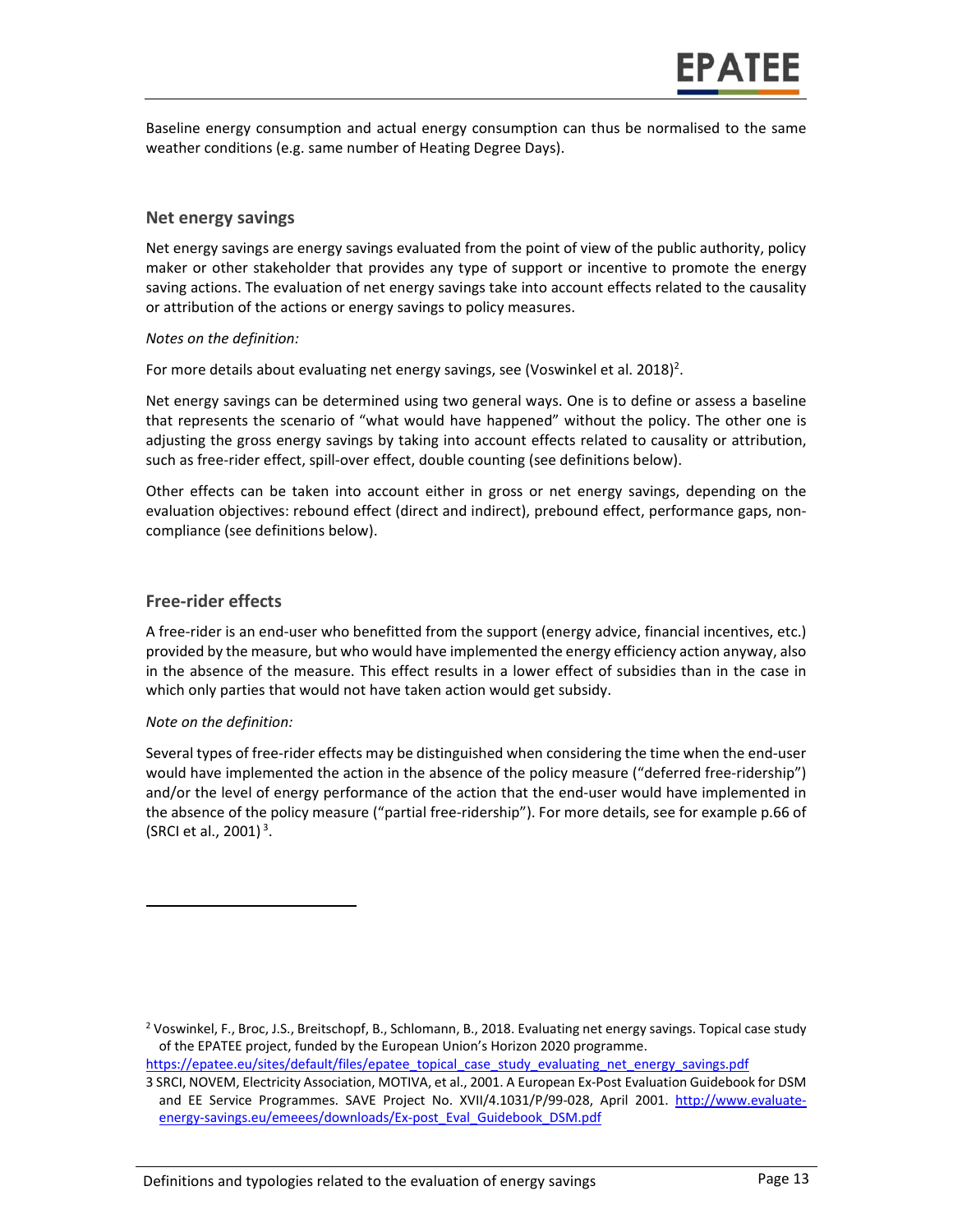#### **Spill‐over effects (or multiplier effects)**

Spill-over effects correspond to energy savings caused by the policy measure, but other than those resulting from participants implementing energy efficiency actions promoted by the measure. Spill‐ over effects are sometimes named multiplier effects.

#### *Note on the definition:*

Several types of spill‐over effects may be distinguished, in particular participants' spill‐over (when participants implement other actions than the ones promoted by the policy measure) and nonparticipants' spill-over (when the policy measure has influenced end-users to implement actions, but the end‐users did not ask for or receive support from the policy measure). For more details, see for example p.69 of (SRCI et al., 2001)<sup>3</sup>.

#### **Double‐counting**

Several policy measures may aim at the same target and can therefore interact: one action can be influenced by two or more policy measures. Double counting means that the energy savings from the same action would be counted for several policy measures. This can lead to overestimating the energy savings if this is not corrected when summing up energy savings from these policy measures.

#### **Direct rebound effect**

"*Improved energy efficiency for a particular energy service will decrease the effective price of that service and should therefore lead to an increase in consumption of that service. This will tend to offset the reduction in energy consumption provided by the efficiency improvement*" (Sorrell and Dimitropoulos, 2008)<sup>4</sup>.

#### **Indirect rebound effect**

"*The lower effective price of the energy service may lead to changes in the demand for other goods, services and factors of production that also require energy for their provision. For example, the cost savings obtained from a more efficient central heating system may be put towards an overseas*  holiday" (Sorrell and Dimitropoulos, 2008)<sup>4</sup>.

<sup>4</sup> Sorrell, S., Dimitropoulos, J., 2008. The rebound effect: Microeconomic definitions, limitations and extensions. *Ecological Economics*, 65(3), 636‐649.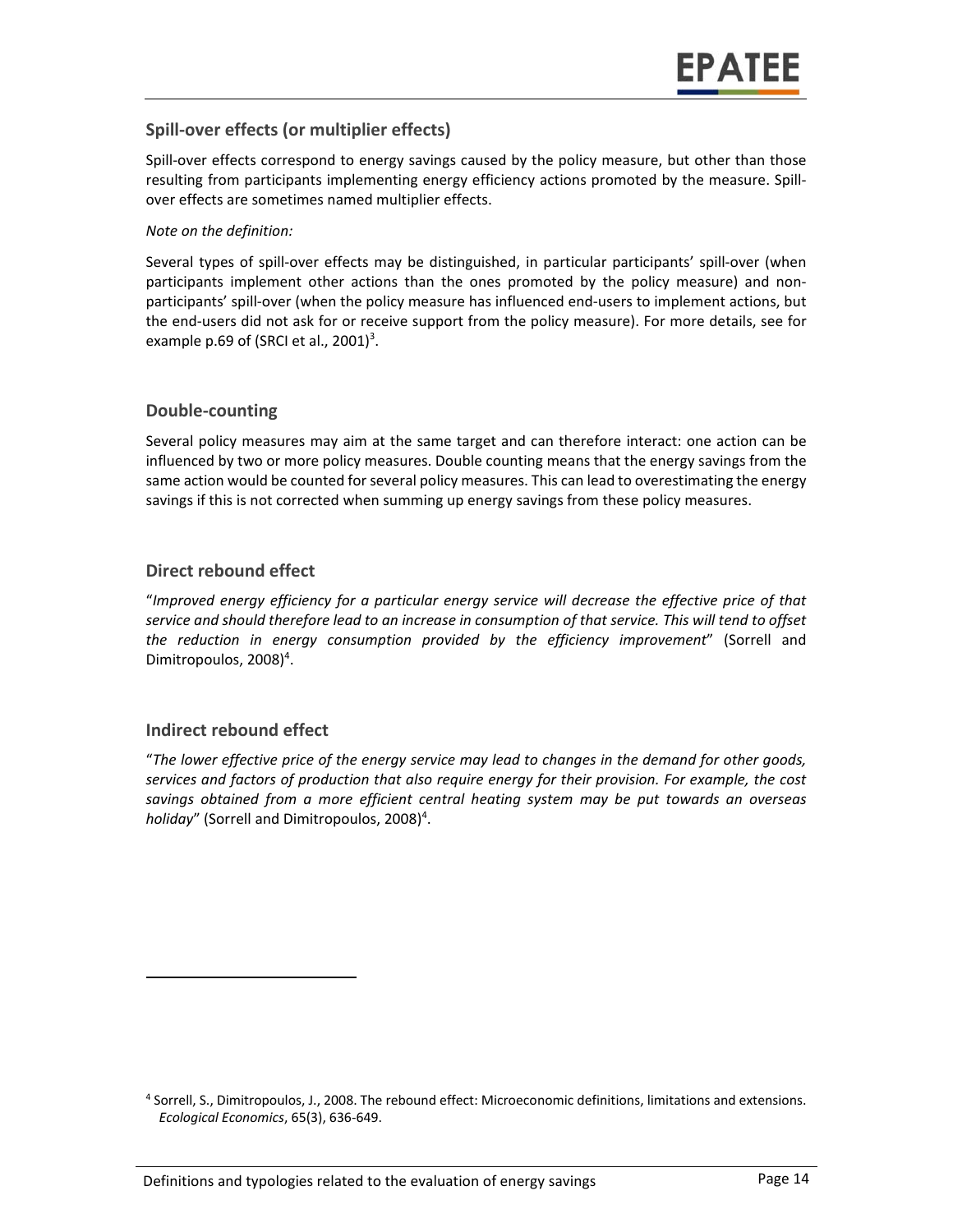#### **Prebound effect**

Cases where, before implementing an energy efficiency action, end‐users tend to consume less energy than estimated by engineering models. For more details, see for example (Sunikka‐Blank and Galvin,  $2012)^5$ .

#### **Performance gaps**

Cases where the observed energy performance of the energy efficiency action installed is lower than the expected energy performance, for example due to differences in operating conditions or due to quality issues like defects when installing the action.

#### **Non‐compliance**

Stipulations are not fulfilled (especially in case of regulatory instruments).

### **1.5 Other terms and definitions used in the EPATEE project**

In the EPATEE project, it was decided to make a clear distinction between the terms "measure" and "action", in order to avoid possible confusion when "measure" is used for multiple meanings.

#### **Measure**

"**measure**" is used when speaking of policy measures (e.g. financial incentive schemes, EEO schemes, voluntary agreements, information campaign).

For more details about the different types of policy measures, see the typology of policy instruments.

#### **Action**

"**action**" is used for the actions implemented at the end‐user sites (or on an energy‐using equipment), and that can be either technical (e.g. replacement of a boiler, installation of insulation, replacement of lighting), organisational (e.g. implementation of an energy management system) or behavioural (e.g. eco‐driving, switching off equipment to avoid stand‐by consumption, efficient behaviours about ventilation).

<sup>&</sup>lt;sup>5</sup> See for example: Sunikka-Blank M, Galvin R., 2012. Introducing the prebound effect: the gap between performance and actual energy consumption. *Building Research & Information*, 40(3), 260‐273.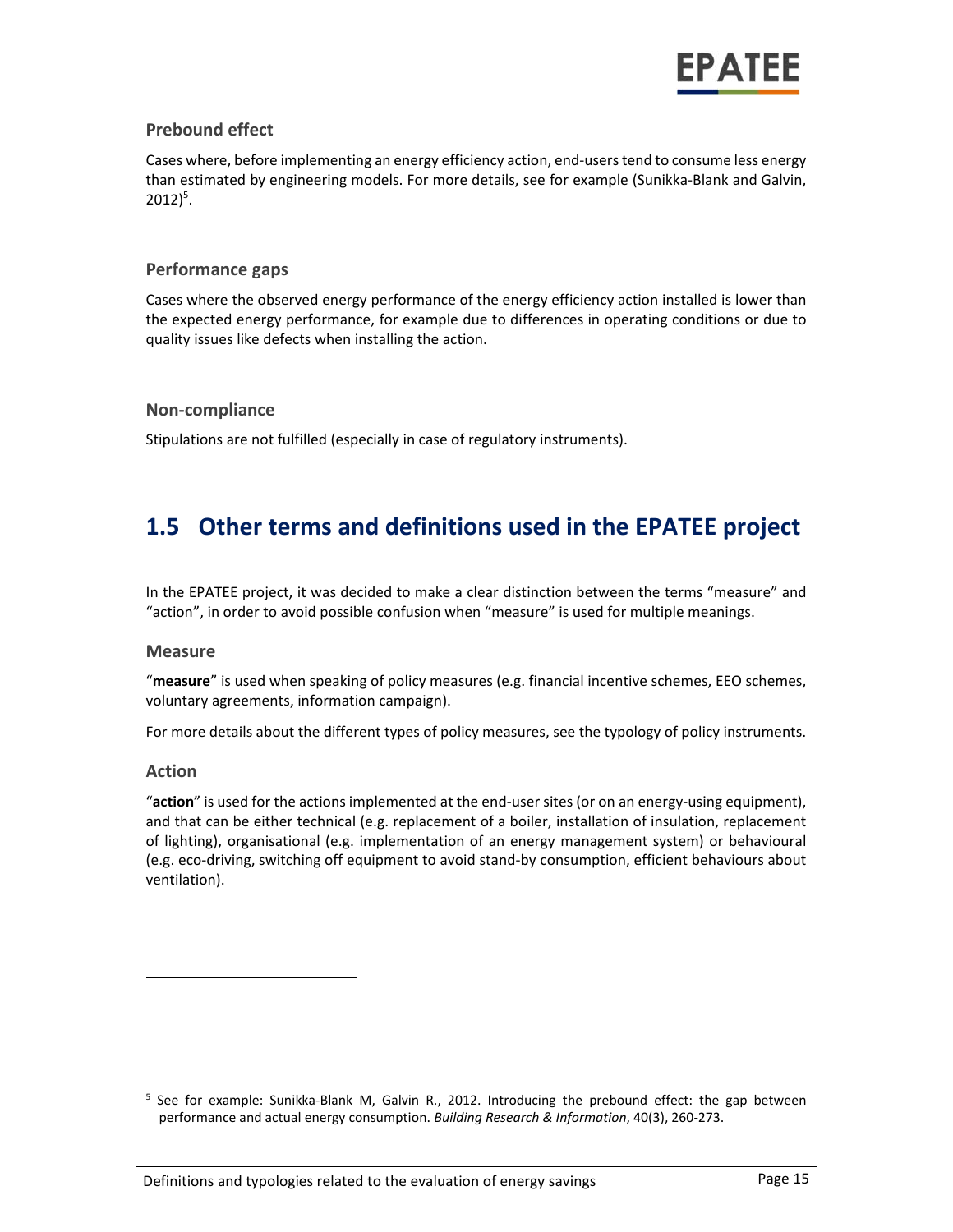#### **Means**

Means are the financial means used to implement the policy measures and the actions. It can include the public budget committed, investments made by participants, costs for obligated parties and other financial means used to get the energy efficiency actions implemented.

#### **Outputs**

Outputs are the direct results of the policy measures. It can include the number of participants, number of energy efficiency actions implemented, etc.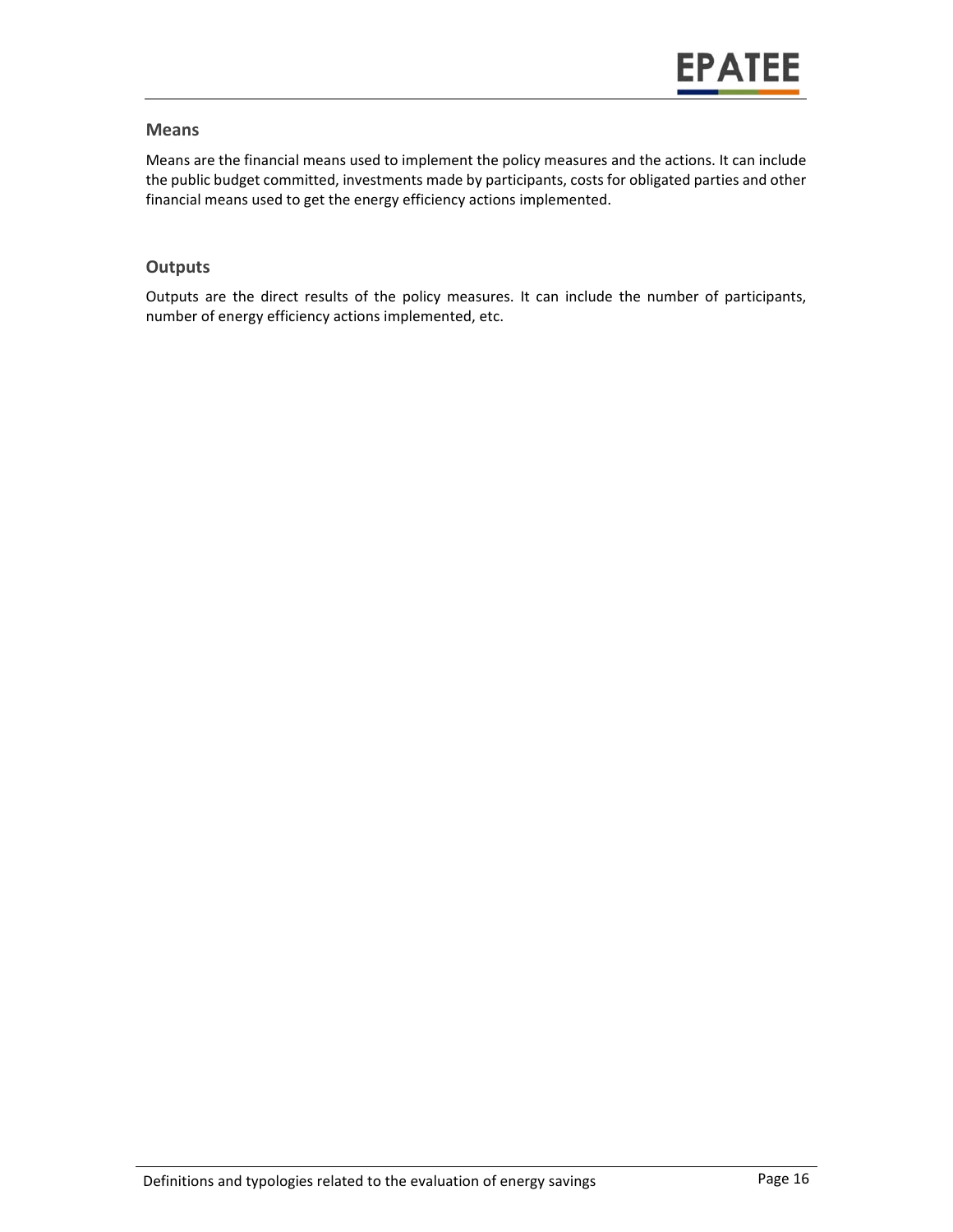## **2 | Typologies related to the evaluation of energy savings**

#### **Typology of policy instruments**

We chose to use the same typology as defined in the MURE database (http://www.measures-odysseemure.eu/) for the EPATEE project, to ensure consistency with already existing databases about energy efficiency policies in Europe:

- **e** legislative/normative (mandatory standards, mandatory demand side management (DSM), regulations on buildings, heating systems, vehicles, others)
- **legislative/information** (mandatory audits / energy managers / building certificates / labelling)
- **financial** (grants, subsidies, loans, others)
- **fiscal/tariffs** (eco-/energy-/CO<sub>2</sub>-taxes; tax exemptions / reductions)
- **information/education/training** (energy billing, information campaigns, voluntary energy audits, regional/local information centres, voluntary labelling, others)
- **cooperative** (technology procurement, voluntary agreements, voluntary demand side management (DSM) measures, others)
- **•** market-based (energy efficiency obligations, energy efficiency auctions/tender systems, emission trading systems, JI/CDM)
- **infrastructure** (only relevant for transport, e.g. modal shift, urban traffic management))

#### **Typology of sectors**

Likewise, we chose to use the same typology as defined in the MURE database for the end‐use sectors in the EPATEE project:

- **Household**
- **Tertiary** (with the possibility to distinguish "public sector" or "private sector" when relevant)
- **•** Industry
- **Transport**
- **General cross‐cutting** (for measures that cover all end‐use sectors listed above; for measures that cover several but not all of these sectors, then the different sectors covered are mentioned; for example: "Household + Tertiary")

Other types of sectors were added to this typology as the case studies could have a broader scope:

- **Agriculture**
- **Energy distribution** (with the possibility to distinguish "electricity distribution", "gas distribution" and "district heating" when relevant)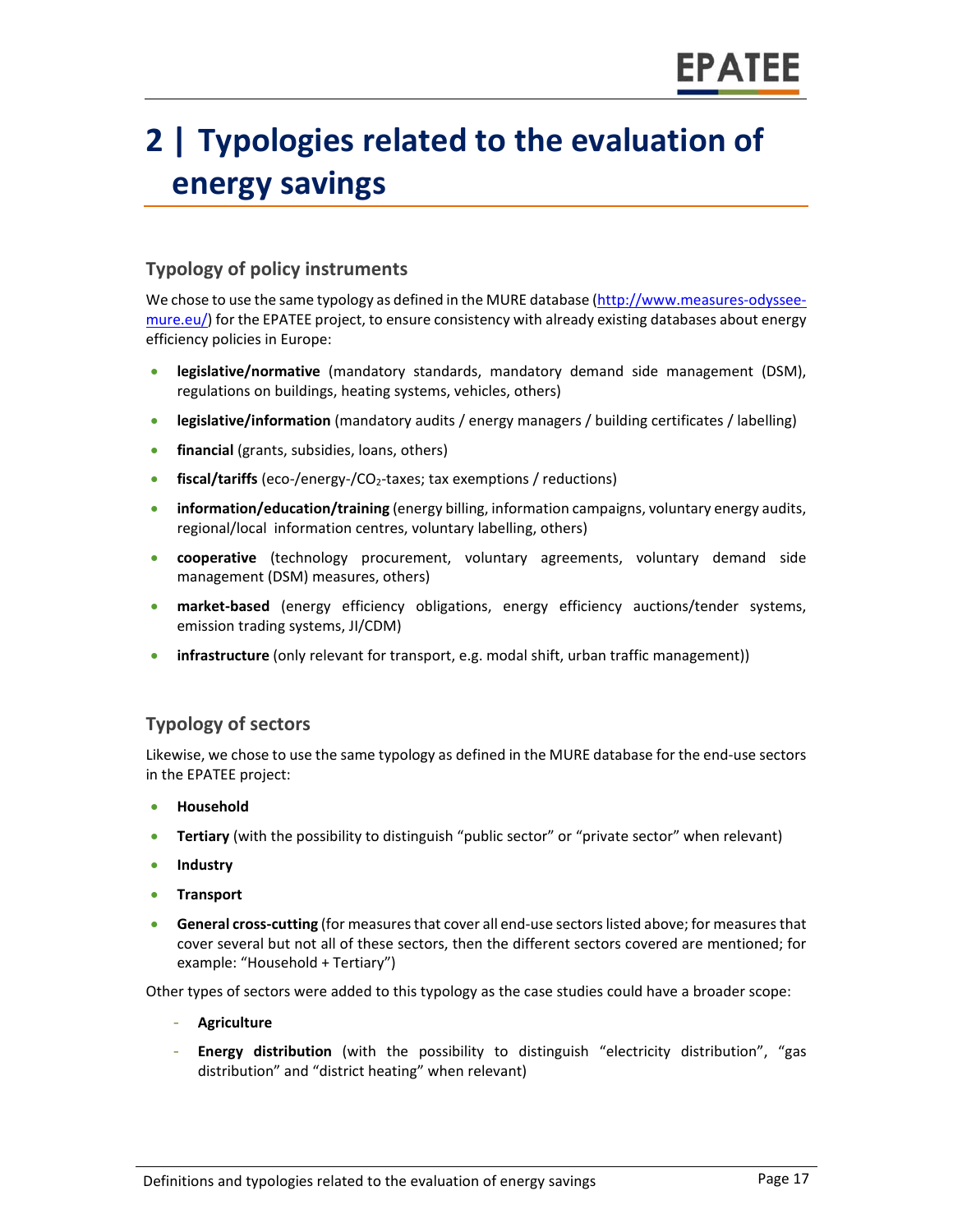- **Energy transmission** (with the possibility to distinguish "electricity transmission", "gas transmission" when relevant)
- **Energy generation** (for policies about energy generation plants that are not "energy generation for self‐consumption" ; for example CHP in industrial sites is included in "Industry", and domestic solar water heaters is included in "Household")

#### **Typology of calculation methods**

We chose to use the same typology as defined in the MURE database (http://www.measures-odysseemure.eu/) for the EPATEE project, to ensure consistency with already existing databases about energy efficiency policies in Europe.

| <b>Bottom-up methods</b> (starting from assessing unitary energy savings) | Link with EED Annex V<br><b>categories</b> (see Table 2)                                                                                                                                        |                                                   |
|---------------------------------------------------------------------------|-------------------------------------------------------------------------------------------------------------------------------------------------------------------------------------------------|---------------------------------------------------|
| Method $1-$<br><b>Direct</b><br>measurement                               | Unitary energy savings are calculated by using data from direct<br>measurements or metering of energy consumption                                                                               | "metered energy savings"<br>or "surveyed savings" |
| Method $2-$<br><b>Billing analysis</b>                                    | Unitary energy savings are calculated by using data from energy bills.                                                                                                                          | "metered energy savings"<br>or "surveyed savings" |
| Method $3-$<br>Deemed<br>estimates                                        | Unitary energy savings are based on simplified engineering<br>calculations, mostly using data available beforehand (apart from the<br>number of actions or participants)                        | "deemed savings"                                  |
| Method $4-$<br><b>Mixed deemed</b><br>and ex post                         | Unitary energy savings are determined by intermediate engineering<br>calculations, combining data available beforehand and data<br>specifically collected for monitoring or ex-post evaluation. | "deemed savings"                                  |
| Method $5-$<br>Engineering<br>estimates                                   | Unitary energy savings are determined with an engineering model or<br>detailed engineering calculations, used to model a complex system<br>(building, industrial process, company).             | "scaled savings"                                  |

**Table 1**. Types of methods as used in EPATEE, based on the typology used in the MURE database.

| $\blacksquare$ Mixed methods                 |                                                                                                                                                                                   | Link with EED Annex V<br><b>categories</b> |
|----------------------------------------------|-----------------------------------------------------------------------------------------------------------------------------------------------------------------------------------|--------------------------------------------|
| Method $6-$<br><b>Stock modelling</b>        | Stock modelling based on stock and market statistics, and surveys<br>monitoring diffusion / uptake of energy-efficient solutions.                                                 | other                                      |
| Method $7-$<br><b>Diffusion</b><br>indicator | Indicators of the share of specific equipment or practice in the<br>market (diffusion indicators), combined with deemed estimates of<br>energy savings per equipment or practice. | other                                      |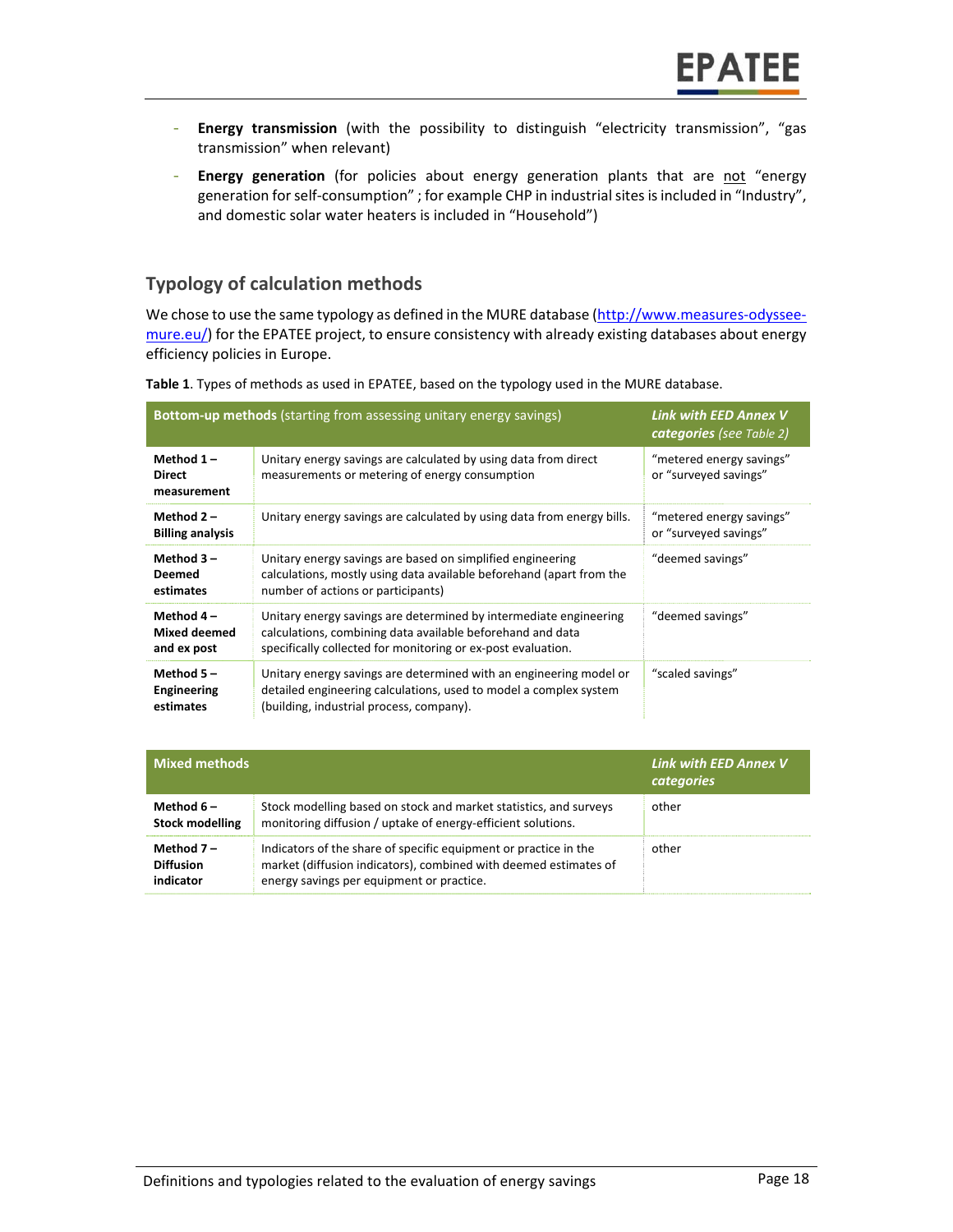## **EPATEE**

| <b>Top-down methods</b>                        | Link with EED Annex V<br>categories                                                                                                                                                                                                                           |                                    |
|------------------------------------------------|---------------------------------------------------------------------------------------------------------------------------------------------------------------------------------------------------------------------------------------------------------------|------------------------------------|
| Method $8-$<br>Consumption<br>indicator        | Monitoring of energy consumption indicators either at the sector or<br>sub-sector level (unit energy consumption for whole sectors or sub-<br>sectors), or at the equipment level (specific energy consumption<br>indicators for specific end use equipment). | Other (top-down energy<br>savings) |
| Method $9-$<br><b>Econometric</b><br>modelling | Use of econometric models or simulation at aggregated/macro level<br>(e.g., price elasticities analysis, regression analysis).                                                                                                                                | Other (top-down energy<br>savings) |
| <b>Combined bottom-up and top-down methods</b> | Link with EED Annex V<br>categories                                                                                                                                                                                                                           |                                    |
| Method $10 -$<br>Other type(s) of<br>method    | Other types of method that cannot be described with one of the<br>types described above, or with a combination of several of these 9<br>types.                                                                                                                | other                              |

**Table 2**. General categories of results of energy savings as defined in EED Annex V.

| <b>Categories</b>       | <b>Explanations</b> (quotes are from EED Annex V)                                                                                                                                                                                                                                                                                          |
|-------------------------|--------------------------------------------------------------------------------------------------------------------------------------------------------------------------------------------------------------------------------------------------------------------------------------------------------------------------------------------|
| <b>Deemed savings</b>   | " <b>deemed savings</b> , by reference to the results of previous independently monitored energy<br>improvements in similar installations"                                                                                                                                                                                                 |
| <b>Metered savings</b>  | "metered savings, whereby the savings from the installation of a measure, or package of<br>measures, is determined by recording the actual reduction in energy use, taking due account of<br>factors such as additionality, occupancy, production levels and the weather which may affect<br>consumption"                                  |
| <b>Scaled savings</b>   | "scaled savings, whereby engineering estimates of savings are used () or where they are carried<br>out on the basis of nationally established methodologies and benchmarks by qualified or<br>accredited experts that are independent of the obligated, participating or entrusted parties<br>involved"                                    |
| <b>Surveyed savings</b> | "surveyed savings, where consumers' response to advice, information campaigns, labelling or<br>certification schemes, or smart metering is determined. This approach may only be used for<br>savings resulting from changes in consumer behaviour. It may not be used for savings resulting<br>from the installation of physical measures" |
| Other                   | When not covered by one of the categories above (for example in case of top-down methods or<br>bottom-up stock modelling, see correspondences in Table 1 above)                                                                                                                                                                            |

#### **Typology of baselines**

This typology was slightly adapted from the one defined in the MURE database:

- **actual before** energy consumption: metered energy consumption for the site, equipment, etc. where the energy efficiency action was implemented later
- **stock average**: statistics available about the existing stock of buildings, equipment, etc. that make possible to estimate an average energy consumption of buildings, equipment, etc. in the total current stock
- **before** energy consumption: when the baseline can be either "actual before" energy consumption or "stock average"
- **•** market average: statistics available about the newly constructed or produced buildings, equipment, etc. sold on the market that make it possible to estimate an average energy consumption of new buildings, equipment, etc. sold on the market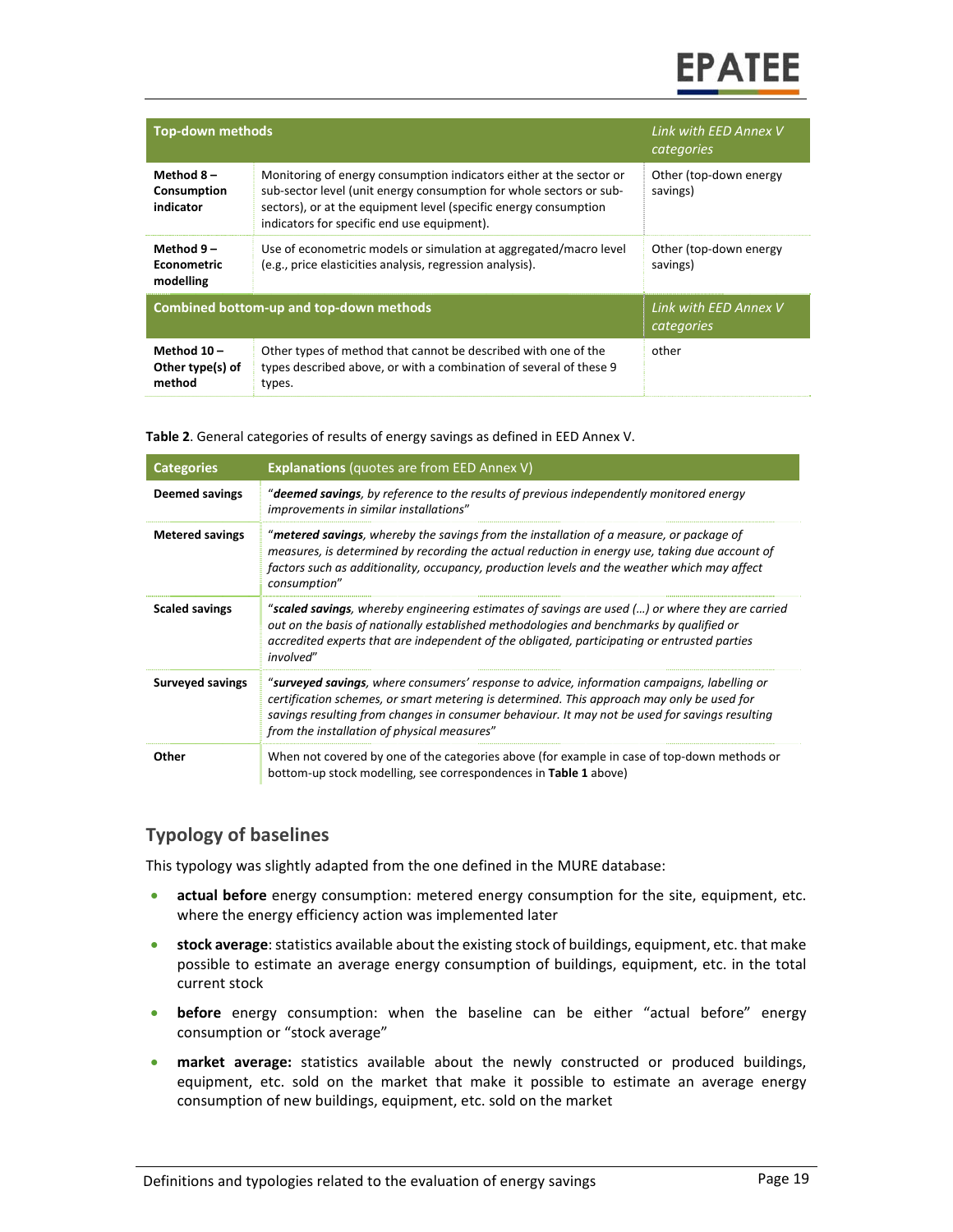- **control group**: energy consumption of households, companies, etc. that do not participate in the saving action and can be used for a statistical comparison with the group of participants in the policy
- **trend**: development of energy consumption over time without the influence of new policy; e.g. consumer behaviour, autonomous technical progress, "business as usual" scenario
- **minimum or performance standards**: only savings exceeding the standards are accounted
- **other:** in case the baseline used does not correspond to any of the types listed above (then provide a definition of this type of baseline in the case study)

Note: several types of baselines may be combined depending on the evaluation method used.